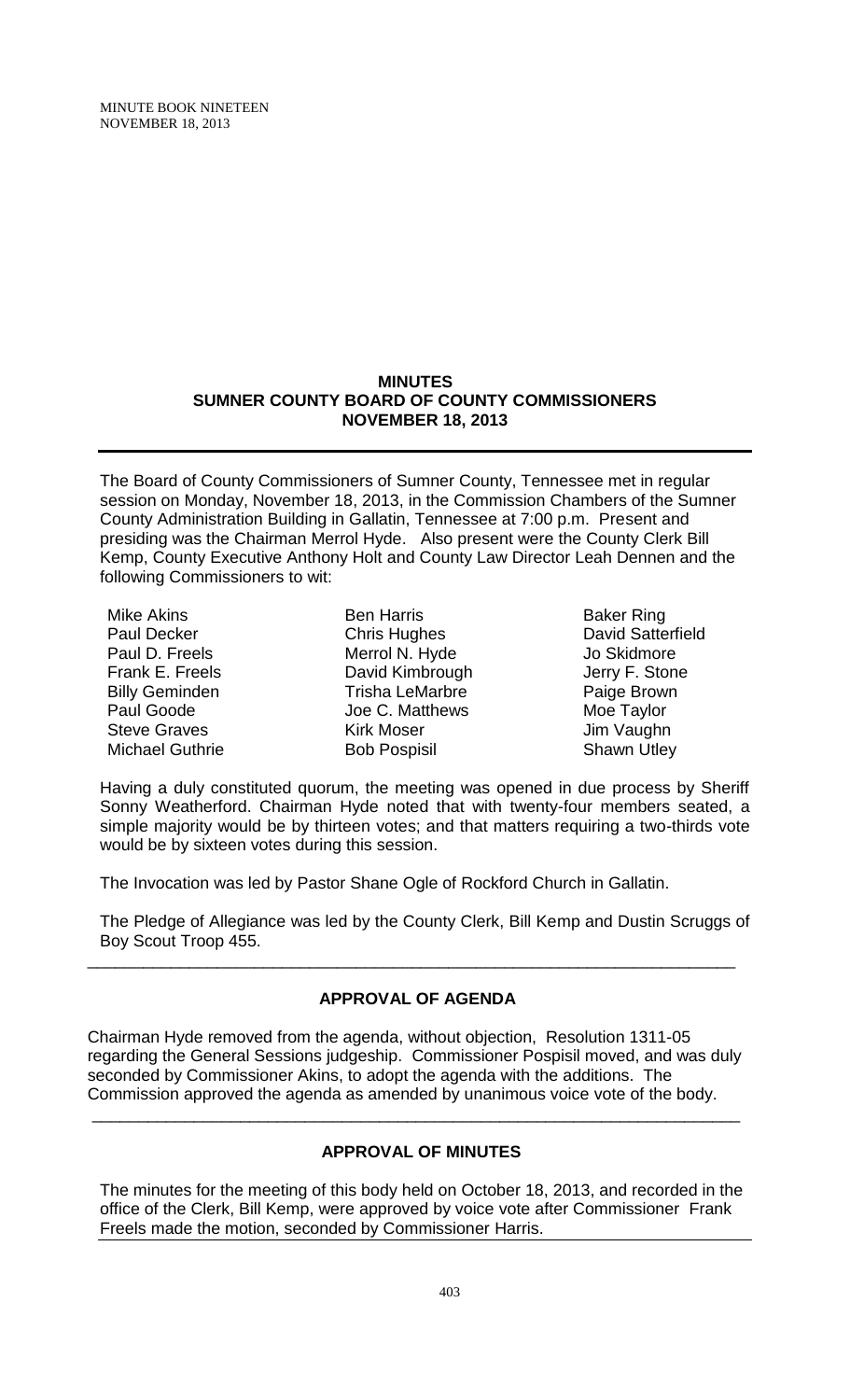### **RECOGNITION OF THE PUBLIC**

 Chairman Hyde opened the floor to allow the public to speak concerning any matter on the agenda. With no one wishing to speak, recognition of the public was closed.

### **REPORT OF THE CHAIR**

\_\_\_\_\_\_\_\_\_\_\_\_\_\_\_\_\_\_\_\_\_\_\_\_\_\_\_\_\_\_\_\_\_\_\_\_\_\_\_\_\_\_\_\_\_\_\_\_\_\_\_\_\_\_\_\_\_\_\_\_\_\_\_\_\_\_\_\_\_

Chairman Hyde stated the Veterans Services report had been distributed to commissioners.

Chairman Hyde recognized County Executive Anthony Holt who read the following resolution into the record:

#### **A RESOLUTION HONORING PHYLLIS COPENHAVER AS SHE RETIRES AS THE DIRECTOR OF WORKFORCE ESSENTIALS IN SUMNER COUNTY**

**WHEREAS,** Ms. Phyllis Copenhaver has served with Sumner County Workforce Essentials since nineteen hundred and ninety-two and with dedication, diligence and hard work was instrumental in providing a wide variety of resources to help businesses and individuals meet their goals; and

**WHEREAS,** Ms. Copenhaver, in her capacity as the Workforce Essentials Director, has assisted numerous employers to develop workforce strategies for economic growth in Sumner County and with her experience, know-how, and determination helped countless citizens receive the best job training services available and find work; and

**WHEREAS,** Ms. Copenhaver, a Bristol, Tennessee native, has lived and worked in Gallatin in workforce development and the non-profit arena since nineteen hundred and eighty-five, has two sons and four grandchildren, and has been a professional who has inspired and motivated the countless lives she has touched; and

**WHEREAS,** Ms. Copenhaver has worked tirelessly for the good of the Sumner County and her care, compassion, guidance, and leadership have transitioned thousands of struggling individuals into successful citizens and was instrumental in placement of Sumner County Career Center as one of Tennessee's best and highest performing centers.

**NOW, THEREFORE, BE IT RESOLVED** by the Sumner County Board of County Commissioners meeting in regular season on this the  $18<sup>th</sup>$  day of November, 2013, that this body does hereby commend and honor Ms. Phyllis Copenhaver's distinguished record of service to Sumner County as she retires and wish her the best as she embarks on the next chapter of her life; and

**BE IT FURTHER RESOLVED** that this resolution is to be spread on the minutes of this body and the Clerk is to furnish a copy of this resolution to Ms. Phyllis Copenhaver.

\_\_\_\_\_\_\_\_\_\_\_\_\_\_\_\_\_\_\_\_\_\_\_\_\_\_\_\_\_\_\_\_\_\_\_\_\_\_\_\_\_\_\_\_\_\_\_\_\_\_\_\_\_\_\_\_\_\_\_\_\_\_\_\_

Upon motion of Commissioner Graves, seconded by Commissioner Akins, the Commission approved the resolution honoring Mrs. Copenhaver.

\_\_\_\_\_\_\_\_\_\_\_\_\_\_\_\_\_\_\_\_\_\_\_\_\_\_\_\_\_\_\_\_\_\_\_\_\_\_\_\_\_\_\_\_\_\_\_\_\_\_\_\_\_\_\_\_\_\_\_\_\_\_\_\_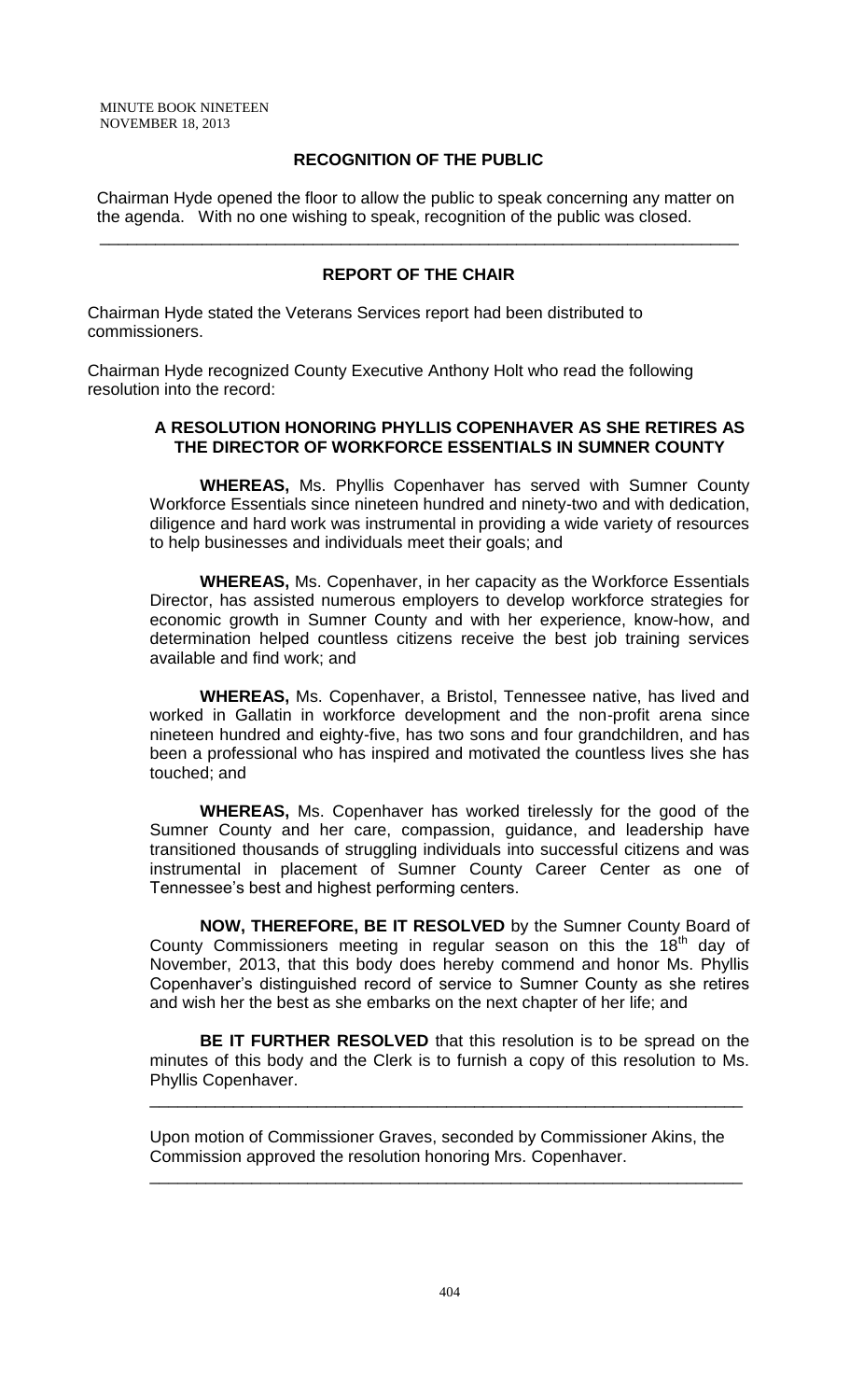Chairman Hyde recognized Commissioner Decker who read the following resolution into the record:

# **A RESOLUTION HONORING NOAH TRENKLER**

**WHEREAS,** Noah Trenkler, a senior at Hendersonville High School, is an outstanding golfer who has earned numerous awards in state and national play and recently became the first Hendersonville High golfer to win an individual state title and helped his team to the program's third Class AAA state title over the last four years by winning the Tennessee Secondary Schools Athletic Association Class AAA State Tournament; and

**WHEREAS,** Noah Trenkler has won numerous championships, and under the leadership of Coach Andy Gilley, has demonstrated remarkable talent, hard work, and team spirit and, through his monumental accomplishments, has been an inspiration to others; and

**WHEREAS,** Noah Trenkler, in addition to being an extraordinary talent with limitless potential, is an outstanding student and was awarded the 2011 and 2012 TSSAA Distinguished Scholastic Achievement Award for a 3.50 GPA while participating on the golf team.

**NOW, THEREFORE BE IT RESOLVED** by the Sumner County Board of County Commissioners meeting in regular session on this the  $18<sup>th</sup>$  day of November, 2013, that this body does hereby congratulate Mr. Noah Trenkler for his outstanding performances and wish him future success; and

**BE IT FURTHER RESOLVED** that this resolution is to be spread on the minutes of this body and the Clerk is to furnish a copy of this resolution to Mr. Noah Trenkler.

\_\_\_\_\_\_\_\_\_\_\_\_\_\_\_\_\_\_\_\_\_\_\_\_\_\_\_\_\_\_\_\_\_\_\_\_\_\_\_\_\_\_\_\_\_\_\_\_\_\_\_\_\_\_\_\_\_\_\_\_\_\_\_\_

Upon motion of Commissioner Decker, seconded by Commissioner Skidmore, the Commission approved the resolution honoring Mr. Trenkler.

\_\_\_\_\_\_\_\_\_\_\_\_\_\_\_\_\_\_\_\_\_\_\_\_\_\_\_\_\_\_\_\_\_\_\_\_\_\_\_\_\_\_\_\_\_\_\_\_\_\_\_\_\_\_\_\_\_\_\_\_\_\_\_\_

Chairman Hyde recognized Commissioner Decker who read the following resolution into the record:

# **A RESOLUTION HONORING HENDERSONVILLE HIGH SCHOOL GOLF TEAM**

**WHEREAS,** Hendersonville High School Golf Team has won the TSSAA State Golf Tournament Class AAA State Championship at Willow Brook Golf Club, their third win in four years; and

**WHEREAS,** Hendersonville High School Golf Team's great success follows their 2013 Region 5AAA and 2013 District 9AAA championships, as well as victories at the Tullahoma High School Invitational, Davidson Academy Invitational, and H & T Carpet Bluegrass Invitational with an overall season record of 103-4, the most wins in school history; and

**WHEREAS,** Team members Matt Caher, Corey Cannon, Gage Gregory, Jay Welch, Noah Agee, Tanner Calonge, Austin Lancaster, Charles Seals, Ben Vickery, Landon Albert, Jacob Sherlin, Ethan White, and Noah Trenkler, led by Coach Andy Gilley played with pride and a true spirit of team work and exhibited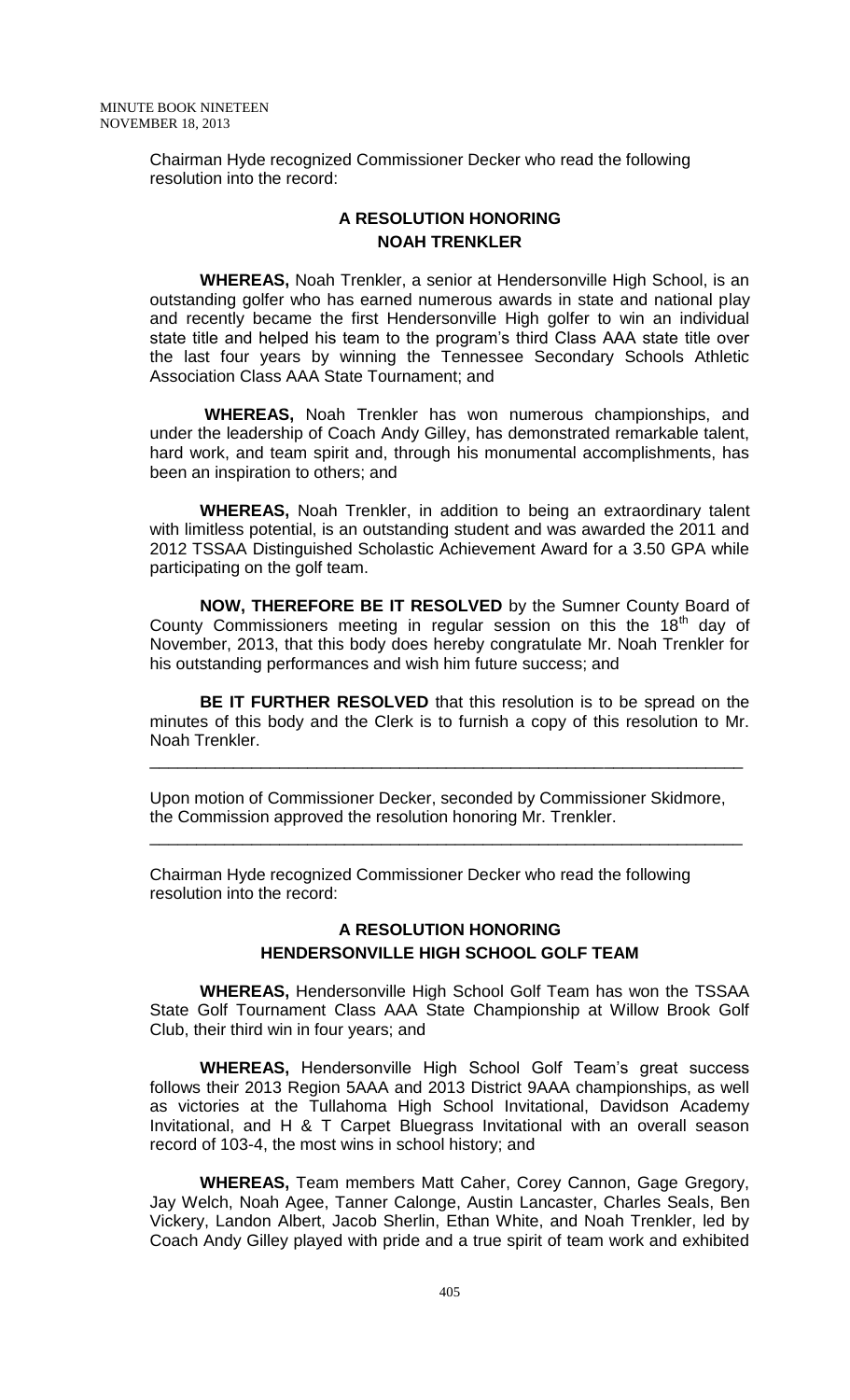diligent effort, dedication, and by their efforts, brought honor to themselves, their school, and this County.

**WHEREAS,** Coach Andy Gilley is to be commended for his award-winning coaching efforts and diligent work in leading the Hendersonville High School Commandos Golf Team through its impressive season.

**NOW, THEREFORE BE IT RESOLVED** by the Sumner County Board of County Commissioners meeting in regular session on this the  $18<sup>th</sup>$  day of November, 2013, that this body does hereby congratulate and commend Coach Andy Gilley and the Hendersonville High School State Golf champions for their outstanding accomplishments and wish them future success; and

**BE IT FURTHER RESOLVED** that this resolution is to be spread on the minutes of this body and the Clerk is to provide a copy of this resolution to Coach Andy Gilley and the Hendersonville High School Golf Team.

\_\_\_\_\_\_\_\_\_\_\_\_\_\_\_\_\_\_\_\_\_\_\_\_\_\_\_\_\_\_\_\_\_\_\_\_\_\_\_\_\_\_\_\_\_\_\_\_\_\_\_\_\_\_\_\_\_\_\_\_\_\_\_\_

Upon motion of Commissioner Decker, seconded by Commissioner LeMarbre, the Commission approved the resolution honoring the Hendersonville High School Golf Team.

\_\_\_\_\_\_\_\_\_\_\_\_\_\_\_\_\_\_\_\_\_\_\_\_\_\_\_\_\_\_\_\_\_\_\_\_\_\_\_\_\_\_\_\_\_\_\_\_\_\_\_\_\_\_\_\_\_\_\_\_\_\_\_\_

Commissioner Akins read the following resolution into the record:

### **A RESOLUTION HONORING JACOB AKER**

**WHEREAS,** Jacob Aker, a fifth-grade student at Westmoreland Elementary School, found eighty dollars and returned the money to its rightful owner; and

**WHEREAS,** Jacob exhibited an extraordinary show of character, integrity and honesty and conducted himself honorably by returning the money; and

**WHEREAS,** at such a young age, Jacob's actions bring honor upon himself, his family, and his school; and

**WHEREAS,** Jacob receives high marks in his classes and has a bright future before him; and

**WHEREAS,** Jacob is an outstanding example of the type of youths that make this community proud and make it the great place to live and shows the high moral standards proliferated therein.

**NOW THEREFORE, BE IT RESOLVED** by the Sumner County Board of County Commissioners meeting in regular session on this the  $18<sup>th</sup>$  day of November, 2013 that this body does officially congratulate Jacob Aker for his remarkable show of character and honesty and wish him much success in the future; and

**BE IT FURTHER RESOLVED** that this resolution is to be spread on the minutes of this body and the Clerk is to furnish a copy of this resolution to Jacob Aker.

\_\_\_\_\_\_\_\_\_\_\_\_\_\_\_\_\_\_\_\_\_\_\_\_\_\_\_\_\_\_\_\_\_\_\_\_\_\_\_\_\_\_\_\_\_\_\_\_\_\_\_\_\_\_\_\_\_\_\_\_\_\_\_\_

Upon motion of Commissioner Akins, seconded by Commissioner Taylor, the Commission approved the resolution honoring Mr. Aker.

\_\_\_\_\_\_\_\_\_\_\_\_\_\_\_\_\_\_\_\_\_\_\_\_\_\_\_\_\_\_\_\_\_\_\_\_\_\_\_\_\_\_\_\_\_\_\_\_\_\_\_\_\_\_\_\_\_\_\_\_\_\_\_\_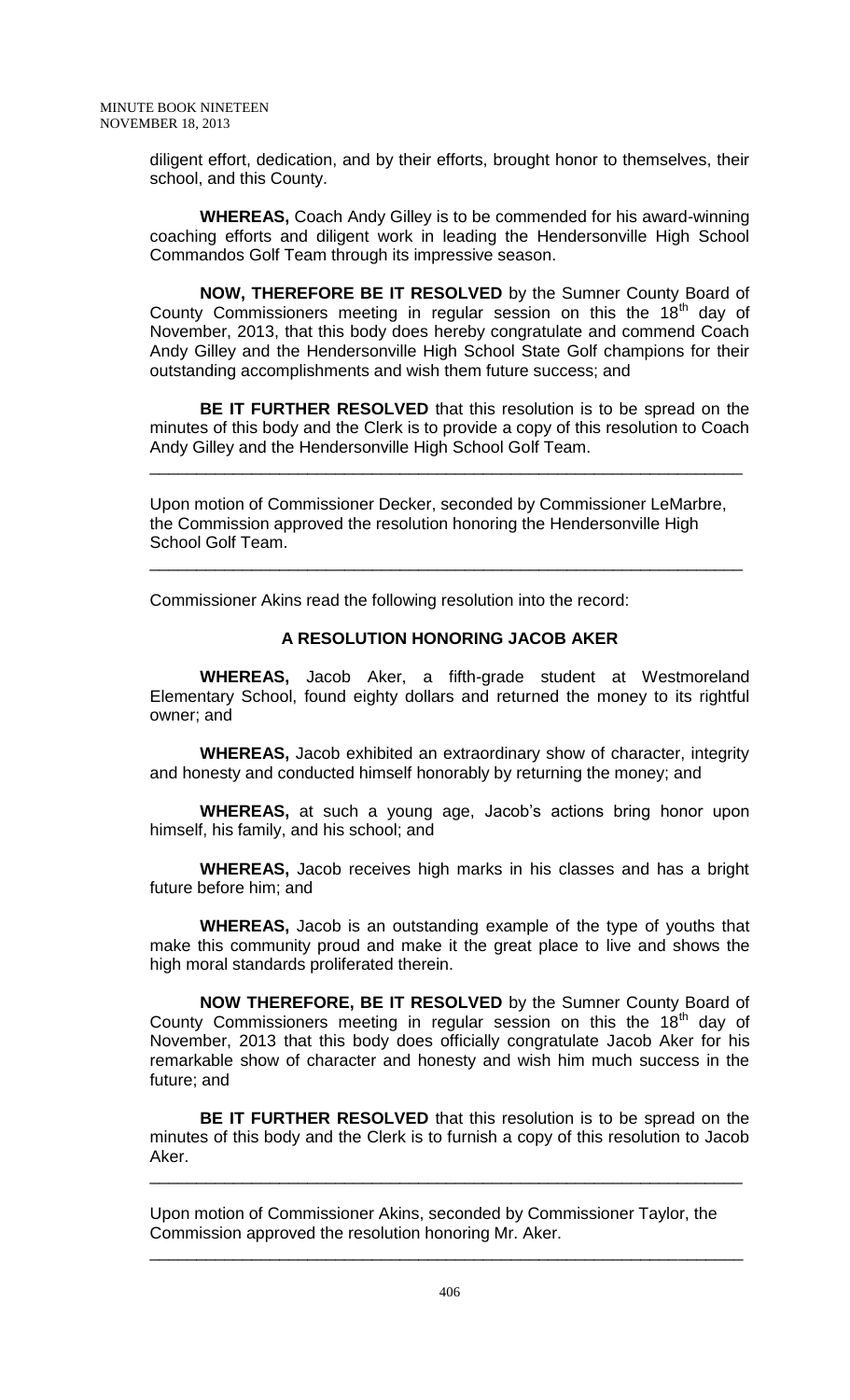#### **CONSENT AGENDA**

Commissioner Pospisil moved, seconded by Commissioner Akins, to approve the following items on the Consent Agenda:

#### **1311-10 A RESOLUTION DECLARING ITEMS FROM EMERGENCY MEDICAL SERVICES AS SURPLUS OR SALVAGE AND AUTHORIZING DISPOSAL OR SALE OF SAME PURSUANT TO EXISITING POLICIES AND PROCEDURES**

**BE IT RESOLVED** by the Sumner County Board of County Commissioners meeting in regular session on this the  $18<sup>th</sup>$  day of November, 2013, that this body does hereby declare various items from Emergency Medical Services as surplus, as shown on the attachment; and

**BE IT FURTHER RESOLVED**, that the disposal, or sale of the same, is authorized pursuant to existing policies and procedures taking the most appropriate action for the good of the County.

\_\_\_\_\_\_\_\_\_\_\_\_\_\_\_\_\_\_\_\_\_\_\_\_\_\_\_\_\_\_\_\_\_\_\_\_\_\_\_\_\_\_\_\_\_\_\_\_\_\_\_\_\_\_\_\_\_\_\_\_\_\_\_\_

#### **1311-11 A RESOLUTION APPROPRIATING \$1,539.61 AS PASS-THROUGH FUND FROM STATE DIVISION OF ELECTIONS TO THE ELECTION COMMISSION BUDGET FOR DATA PROCESSING EQUIPMENT AND SOFTWARE**

**BE IT RESOLVED** by the Sumner County Board of County Commissioners meeting in regular session on this the  $18<sup>th</sup>$  day of November, 2013, that this body hereby appropriates \$1,539.61 as pass-through funds from State Division of Elections to the Election Commission Budget for data processing equipment and software, as shown on the attachment herewith.

#### **1311-12 A RESOLUTION APPROPRIATING \$1,380.00 TO THE SHERIFF'S OFFICE FOR THE STATE INMATE MEDICAL REIMBURSEMENT**

\_\_\_\_\_\_\_\_\_\_\_\_\_\_\_\_\_\_\_\_\_\_\_\_\_\_\_\_\_\_\_\_\_\_\_\_\_\_\_\_\_\_\_\_\_\_\_\_\_\_\_\_\_\_\_\_\_\_\_\_\_\_\_\_

**BE IT RESOLVED** by the Sumner County Board of County Commissioners meeting in regular session on this the  $18<sup>th</sup>$  day of November, 2013, that this body hereby appropriates \$1,380.00 to the Sheriff's Office for the State Inmate Medical Reimbursement, as shown on the attachment herewith.

\_\_\_\_\_\_\_\_\_\_\_\_\_\_\_\_\_\_\_\_\_\_\_\_\_\_\_\_\_\_\_\_\_\_\_\_\_\_\_\_\_\_\_\_\_\_\_\_\_\_\_\_\_\_\_\_\_\_\_\_\_\_\_\_

#### **1311-13 A RESOLUTION APPROPRIATING \$5,000.00 FOR ADDITIONAL PART-TIME HOURS FROM GENERAL FUND UNASSIGNED FUND BALANCE FOR PROBATION/CASP**

**BE IT RESOLVED** by the Sumner County Board of Commissioners meeting in regular session on this  $18<sup>th</sup>$  day of November, 2013, that this body hereby approves \$5,000.00 for additional part-time hours from General Fund unassigned fund balance for Probation/CASP, as shown on the attachment herewith.

\_\_\_\_\_\_\_\_\_\_\_\_\_\_\_\_\_\_\_\_\_\_\_\_\_\_\_\_\_\_\_\_\_\_\_\_\_\_\_\_\_\_\_\_\_\_\_\_\_\_\_\_\_\_\_\_\_\_\_\_\_\_\_\_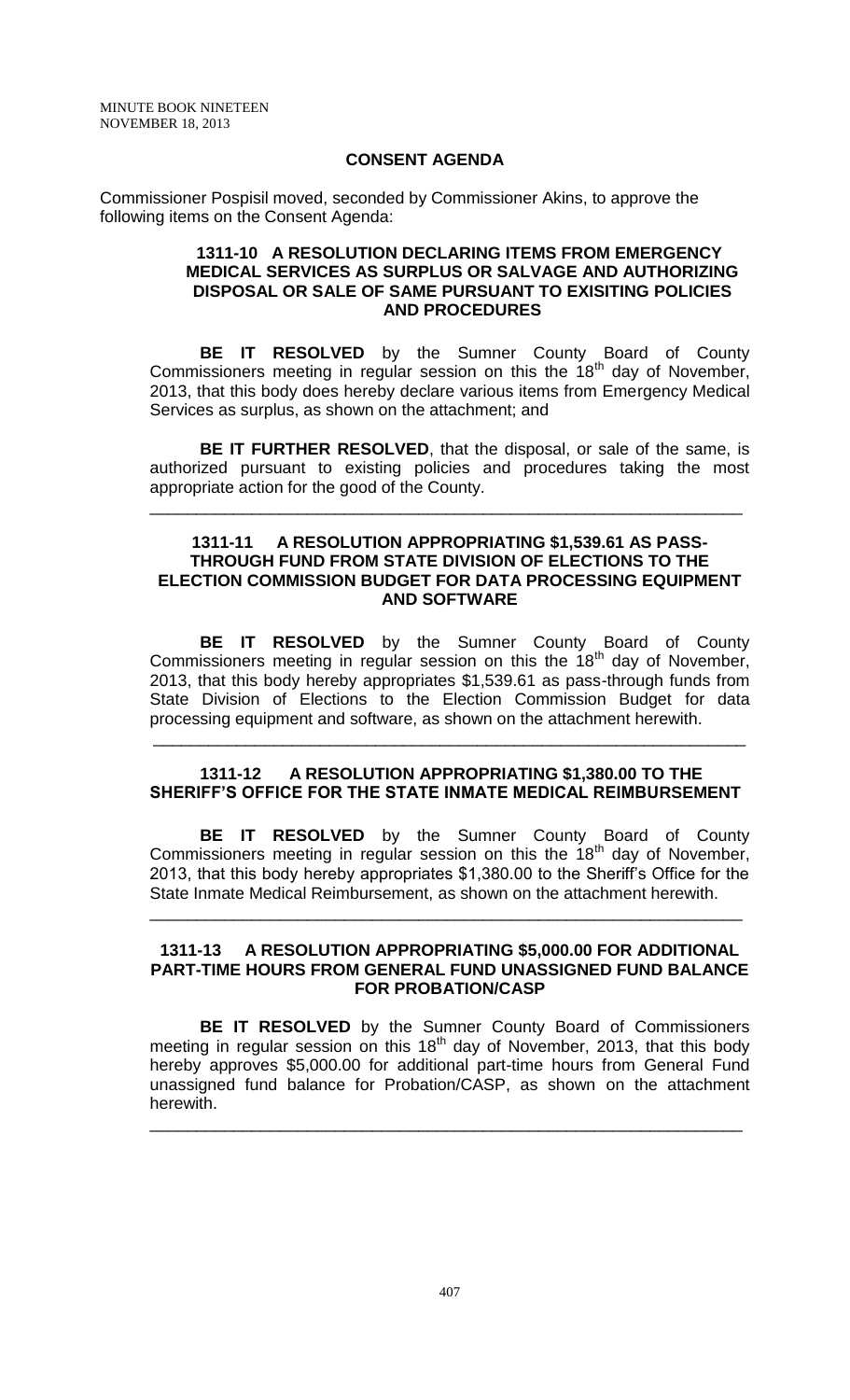#### **1311-14 A RESOLUTION APPROPRIATING \$22,775.00 FROM TDOT FOR IMPAIRED DRIVING ENFORCEMENT FOR THE SHERIFF'S OFFICE**

**BE IT RESOLVED** by the Sumner County Board of County Commissioners meeting in regular session on this the  $18<sup>th</sup>$  day of November, 2013, that this body hereby appropriates \$22,775.00 from TDOT for impaired driving enforcement for the Sheriff's Office, as shown on the attachment herewith.

\_\_\_\_\_\_\_\_\_\_\_\_\_\_\_\_\_\_\_\_\_\_\_\_\_\_\_\_\_\_\_\_\_\_\_\_\_\_\_\_\_\_\_\_\_\_\_\_\_\_\_\_\_\_\_\_\_\_\_\_\_\_\_\_

### **1311-15 A RESOLUTION DOCKETING THE FISCAL YEAR 2013-2014 SUMNER COUNTY BOARD OF EDUCATION FEDERAL PROJECTS BUDGET AMENDMENTS**

**BE IT RESOLVED** by the Sumner County Board of County Commissioners meeting in regular session on this the  $18<sup>th</sup>$  day November, 2013, that this body hereby dockets the 2013-2014 Sumner County Board of Education Federal Projects Budget amendments, as shown on the attachment herewith.

\_\_\_\_\_\_\_\_\_\_\_\_\_\_\_\_\_\_\_\_\_\_\_\_\_\_\_\_\_\_\_\_\_\_\_\_\_\_\_\_\_\_\_\_\_\_\_\_\_\_\_\_\_\_\_\_\_\_\_\_\_\_\_\_

### **1311-16 A RESOLUTION APPROVING THE 2013-2014 SUMNER COUNTY BOARD OF EDUCATION GENERAL PURPOSE SCHOOL FUND BUDGET AMENDMENTS**

**BE IT RESOLVED** by the Sumner County Board of County Commissioners meeting in regular session on this the  $18<sup>th</sup>$  day of November, 2013, that this body hereby approves the 2013-2014 Sumner County Board of Education General Purpose School Fund Budget amendments, as shown on the attachment herewith.

### **1311-17 A RESOLUTION TO TRANSFER FUNDS FROM GENERAL PURPOSE SCHOOL FUNDS TO FEDERAL PROJECTS FUND FOR FISCAL YEAR ENDING JUNE 30, 2014**

\_\_\_\_\_\_\_\_\_\_\_\_\_\_\_\_\_\_\_\_\_\_\_\_\_\_\_\_\_\_\_\_\_\_\_\_\_\_\_\_\_\_\_\_\_\_\_\_\_\_\_\_\_\_\_\_\_\_\_\_\_\_\_\_

**WHEREAS,** Federal Projects grants operate on a reimbursement basis and funds are requested from the State of Tennessee by Sumner County Board of Education for expenditures on a monthly basis and quarterly basis; and

**WHEREAS,** the Federal Projects Fund operates with a cash deficit at various times throughout the fiscal year due to a slow turn-around time for reimbursements from the State of Tennessee; and

**WHEREAS,** Government Auditing Standards consider a cash deficit in any fund to be a significant deficiency in internal control; and

**WHEREAS,** Sumner County Board of Education does not desire to operate any fund with a cash deficit.

**NOW, THEREFORE, BE IT RESOLVED** by the Board of Education of Sumner County Board of Education, a school district in Tennessee, meeting in called session on this  $15<sup>th</sup>$  day of October, 2013, and by the County Commission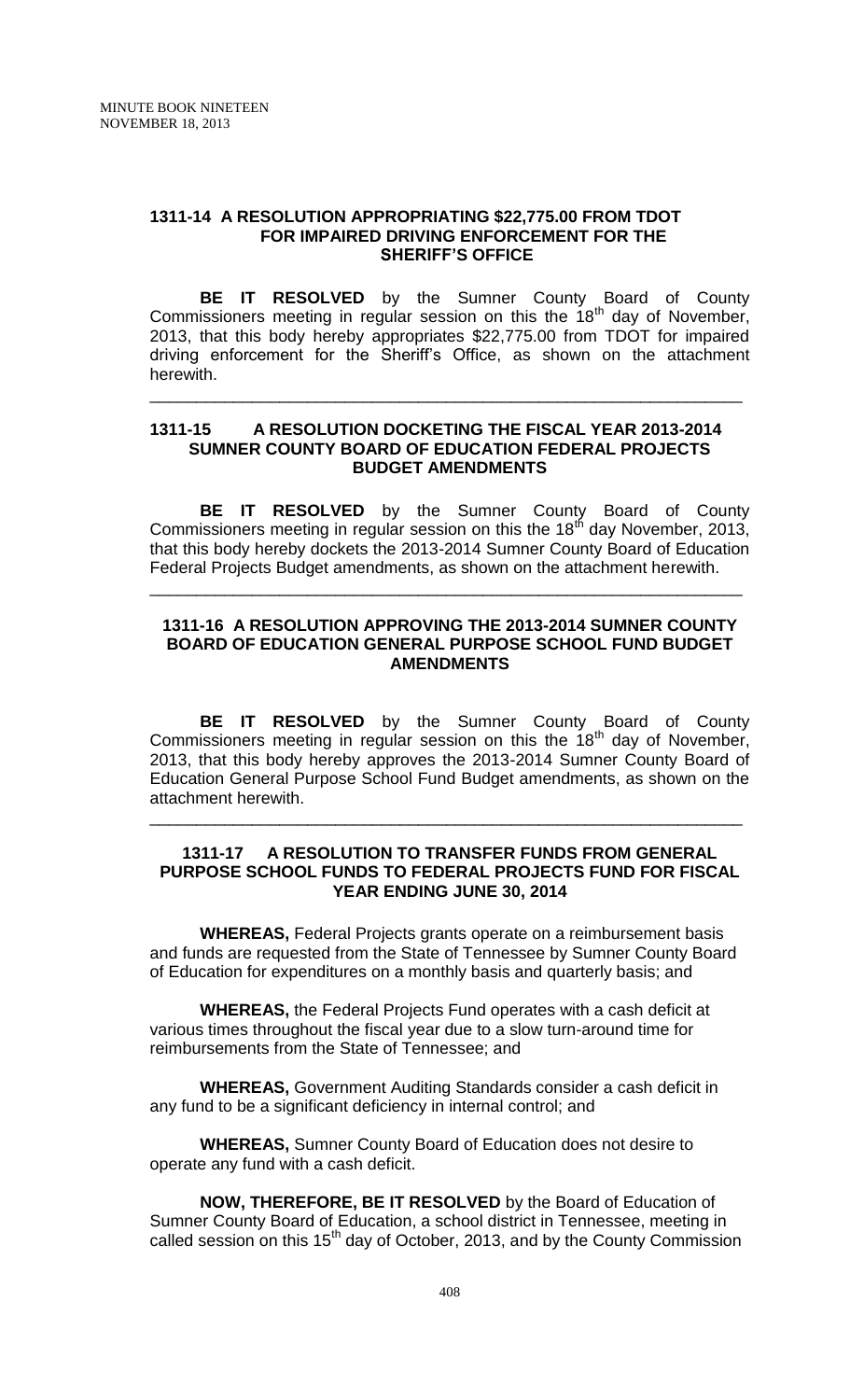of Sumner County, a county in Tennessee, meeting in called session on this 18<sup>th</sup> day of November, 2013, that:

**SECTION 1.** The General Purpose School Fund shall transfer \$200,000.00 to the Federal Projects Fund on December 2, 2013.

**SECTION 2.** The \$200,000.00 transfer shall remain in the Federal Projects Fund as a committed fund balance from the General Purpose School Fund and may be repaid at any time as noted in a resolution passed by the Board of Education and County Commission.

**SECTION 3.** This resolution will take effect on December 2, 2013. The Secretary of the Board of Education shall include this Resolution in the minutes of the Sumner County Board of Education. The County Clerk shall include this Resolution in the minutes of Sumner County.

# **Tax Refunds**

\_\_\_\_\_\_\_\_\_\_\_\_\_\_\_\_\_\_\_\_\_\_\_\_\_\_\_\_\_\_\_\_\_\_\_\_\_\_\_\_\_\_\_\_\_\_\_\_\_\_\_\_\_\_\_\_\_\_\_\_\_\_\_\_

\_\_\_\_\_\_\_\_\_\_\_\_\_\_\_\_\_\_\_\_\_\_\_\_\_\_\_\_\_\_\_\_\_\_\_\_\_\_\_\_\_\_\_\_\_\_\_\_\_\_\_\_\_\_\_\_\_\_\_\_\_\_\_\_

Littlestone, LLC \$6,554.67

Chairman Hyde declared the items on the Consent Agenda approved on the first and final reading upon a motion by Commissioner Pospisil, seconded by Commissioner Akins.

\_\_\_\_\_\_\_\_\_\_\_\_\_\_\_\_\_\_\_\_\_\_\_\_\_\_\_\_\_\_\_\_\_\_\_\_\_\_\_\_\_\_\_\_\_\_\_\_\_\_\_\_\_\_\_\_\_\_\_\_\_\_\_\_

Chairman Hyde introduced the following resolution and directed the Clerk to read the following public notice:

# **PUBLIC NOTICE**

There will be a public hearing before the Sumner County Commission meeting on November 18, 2013 at 7 p.m. This meeting will be held at the Sumner County Administration Building in the Commission Chambers, located at 355 N. Belvedere Drive, Gallatin, Tn. This meeting is to discuss and possibly vote on a proposed amendment to the following article of the Sumner County Zoning Resolution as it relates to Agri-tourism:

Article IX: Provisions Governing Agricultural Districts; Section 1; 1.1 Agricultural Districts; Uses Permitted.

A copy of this amendment is located in the Sumner County Construction and Development Department which is located in Room 202 of the Sumner County Administration Building, 355 n. Belvedere Drive, Gallatin, TN.

Anyone having an interest, desiring to comment, or ask questions concerning this request is invited to attend this meeting or call the Sumner County construction and Development Department at 615- 452-1467.

\_\_\_\_\_\_\_\_\_\_\_\_\_\_\_\_\_\_\_\_\_\_\_\_\_\_\_\_\_\_\_\_\_\_\_\_\_\_\_\_\_\_\_\_\_\_\_\_\_\_\_\_\_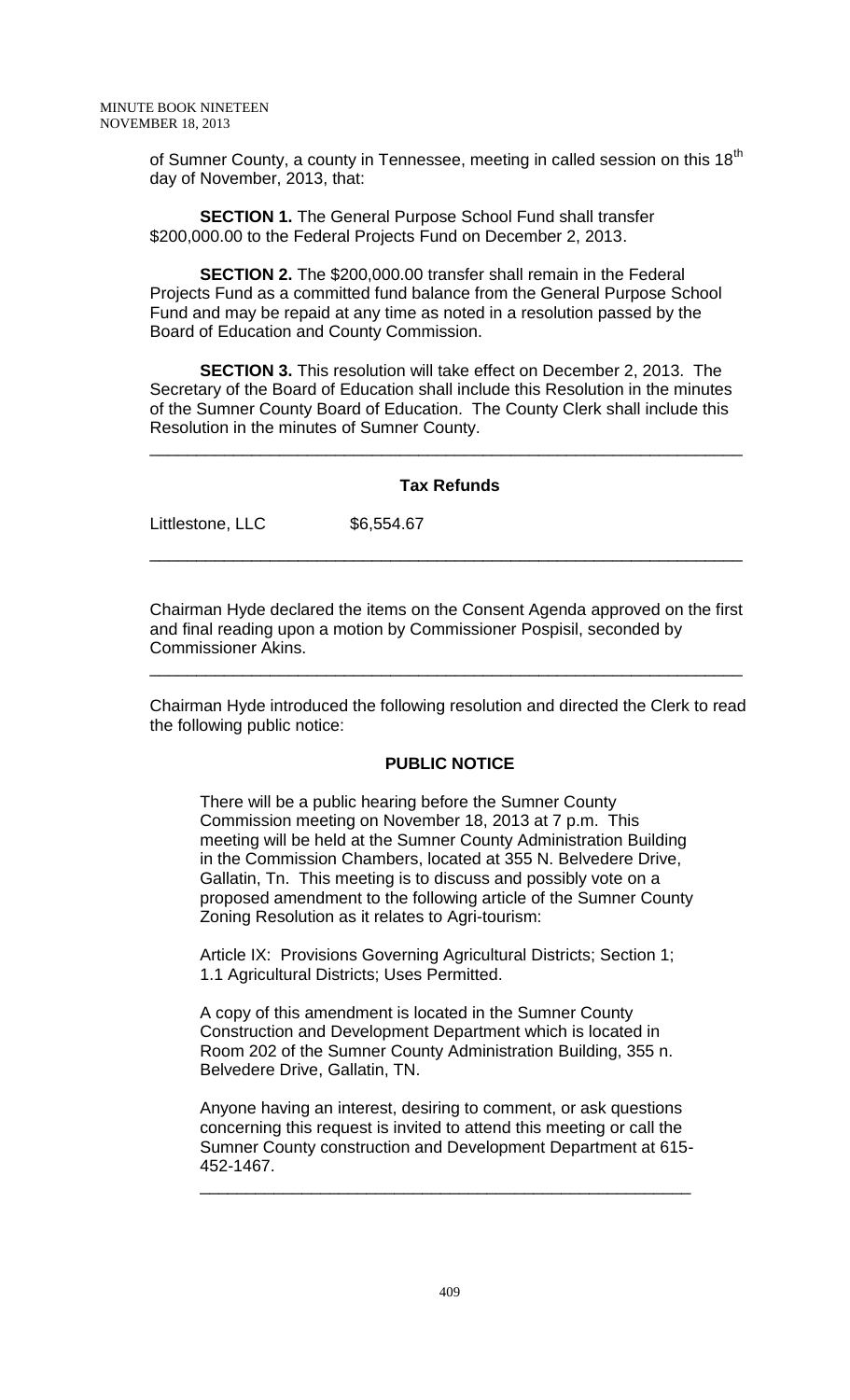Commissioner Taylor moved, seconded by Commissioner Akins, to approve the following resolution:

#### **1311-01 A RESOLUTION AMENDING THE SUMNER COUNTY ZONING TO INCLUDE, AGRI-TOURISM: ARTICLE IX: PROVISIONS GOVERNING AGRICULTURE DISTRICTS; 1.1 AGRICULTURAL DISTRICTS; USES PERMITTED**

 **BE IT RESOLVED** by the Sumner County Board of County Commissioners meeting in regular session on this the 18th day of November, 2013, that this body hereby approves the amendment to the Sumner County Zoning to include, Agri-Tourism: Article IX: Provisions Governing Agricultural Districts; Section 1; 1.1 Agricultural Districts; uses permitted, as shown on the attachment herewith. \_\_\_\_\_\_\_\_\_\_\_\_\_\_\_\_\_\_\_\_\_\_\_\_\_\_\_\_\_\_\_\_\_\_\_\_\_\_\_\_\_\_\_\_\_\_\_\_\_\_\_\_\_\_\_\_\_\_\_\_\_\_\_\_

Chairman Hyde recognized County Law Director Leah Dennen who stated that this law would be for businesses that are undertaking any agri-business activity on their personal property. Concerning beer breweries, she stated that businesses would have to meet state guidelines, but may or may not go before the full Commission for approval.

Upon motion of Commissioner Frank Freels, seconded by Commissioner Ring, the Commission voted to suspend the rules to allow County Planner Rodney Joyner to speak. Chairman Hyde recognized Mr. Joyner who stated that microbreweries would have to meet a number of restrictions before operating. He said that most subdivision restrictions would prohibit this type of operation. Regarding the approval process, Mr. Joyner stated that these businesses would have to go through a site plan process whether it was the administration or before the Planning Commission, depending on the size of the facility. He said it would not go to the Commission for approval.

Commissioner Goode moved, seconded by Commissioner Satterfield, to defer the matter to the Law Director and Planning Director until more information can be provided to the Commission.

The electronic vote was recorded in the following manner:

| <b>1311-DEFER</b> | <b>Yes: 19</b> | <b>No: 5</b>    |   | <b>Abs: 0</b> | 07:40 PM |
|-------------------|----------------|-----------------|---|---------------|----------|
| <b>Stone</b>      |                | Guthrie         | Y | Pospisil      |          |
| Goode             |                | <b>Skidmore</b> | N | P. Freels     |          |
| Hyde              |                | <b>Hughes</b>   | N | Kimbrough     |          |
| LeMarbre          |                | Moser           |   | <b>Decker</b> |          |
| Ring              | N              | <b>Brown</b>    | N | Vaughn        |          |
| F. Freels         | Y              | <b>Matthews</b> | Y | <b>Harris</b> |          |
| Utley             |                | Graves          |   | Satterfield   |          |
| Akins             |                | Taylor          | N | Geminden      |          |

Chairman Hyde declared the resolution approved by the body.

# **REPORT FROM COUNTY OFFICIALS**

\_\_\_\_\_\_\_\_\_\_\_\_\_\_\_\_\_\_\_\_\_\_\_\_\_\_\_\_\_\_\_\_\_\_\_\_\_\_\_\_\_\_\_\_\_\_\_\_\_\_\_\_\_\_\_\_\_

County Officials filed the following reports: County Investments, County General Fund, County Debt Service Fund, County Highway Fund, County Capital Outlay Fund, School General Purpose Fund, School Federal Projects Fund, School Food Service Fund, Employee Health Insurance Trust Fund, Employee Dental Insurance Trust Fund, Casualty Insurance Trust Fund, County Trustee Funds, Special Reports: County Dental Insurance Claim Payments, County Health Insurance Claim Payments, County Property Tax Collections, County EMS Billing/Collections/Balances, County Sales Tax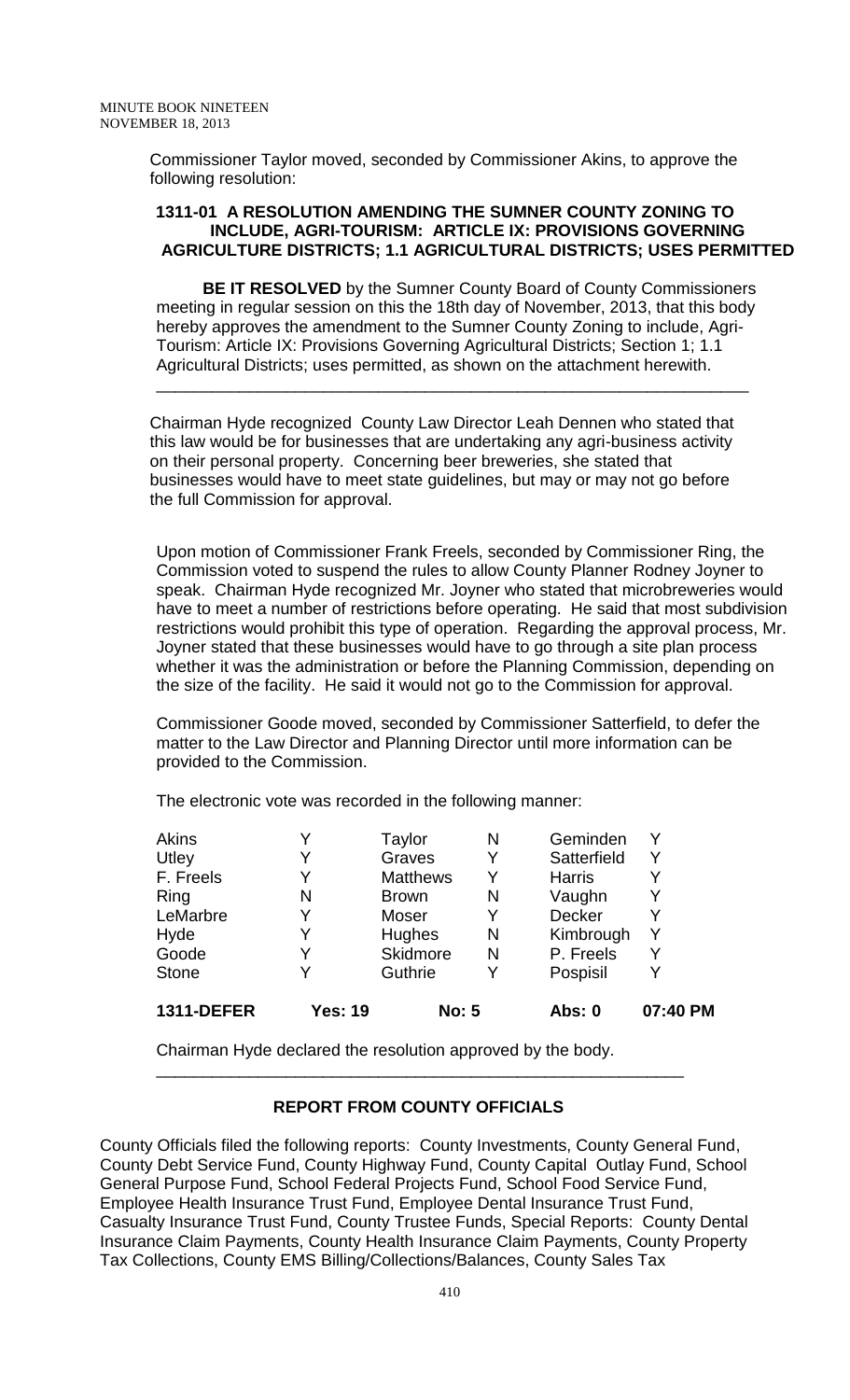Collections, County Wheel Tax Collections, County Tax Rates/Property Values and County School Loan Program Rates. Approval of the filing of these records does not certify to the accuracy of the documents.

#### **Notaries to be elected**

DEMETRIA D ALEXANDER NANCY C KENNEDY BRYAN R BARNES JACQUELINE R LINDSEY ALEXANDER BODE LISA MCCREARY DONNA BUNTIN CHRIS MICHAEL ARTHUR LEE CAMPBELL LINDA NIEVES ALICIA M CARTER MARK REVELL EFFIE L CATES JERRICA RHOTON GAIL CONYER TAMICA L ROSS PATSY C DAVIDSON EWA RZESZUTO JOHN R DUNLAP JR W L SIMPKINS JR KAREN GIBSON KATHRYN STRONG DEBRA HAMRICK JAYDIE TATUM DORIS HAWKINS-TWEED KATHY TURNER VANESSA HUNTSMAN MELINDA WHITE JOSEPH D JOHNSON ASHLEY K WILLIAMSON ELAINE JONES

Chairman Hyde introduced the following resolution:

#### **1311-NOT A RESOLUTION TO APPROVE AND ACCEPT APPLICATIONS FOR NOTARIES PUBLIC POSITIONS AND PERSONAL SURETY GUARANTORS**

 **WHEREAS,** according to the law of the State of Tennessee, an individual must apply for the office of notary public in the county of residence, or of their principal place of business; and

 **WHEREAS**, state statute requires personal sureties making bonds for Notaries Public to be approved by the Sumner County Commission; and

 **WHEREAS,** said applicant must be approved by the County Commission assembled; and

 **WHEREAS,** Bill Kemp, Sumner County Clerk, has certified according to the records of his office that the persons named on the attached listing labeled "SUMNER COUNTY NOTARY PUBLIC APPLICATIONS and SURETY GUARANTORS" have duly applied for the positions so sought; and

#### **BE IT FURTHER RESOLVED THAT THIS TAKE EFFECT FROM AND AFTER PASSAGE.**

Upon motion of Commissioner Graves, seconded by Commissioner Akins, voting was recorded in the following manner:

 **–––––––––––––––––––––––––––––––––––––––––––––––––––––––––**

| Akins     |   | Taylor          | Geminden      |   |
|-----------|---|-----------------|---------------|---|
| Utley     |   | Graves          | Satterfield   |   |
| F. Freels |   | <b>Matthews</b> | <b>Harris</b> | Y |
| Ring      |   | <b>Brown</b>    | Vaughn        | Y |
| LeMarbre  | v | Moser           | Decker        | Y |
| Hyde      |   | Hughes          | Kimbrough     | v |
|           |   |                 |               |   |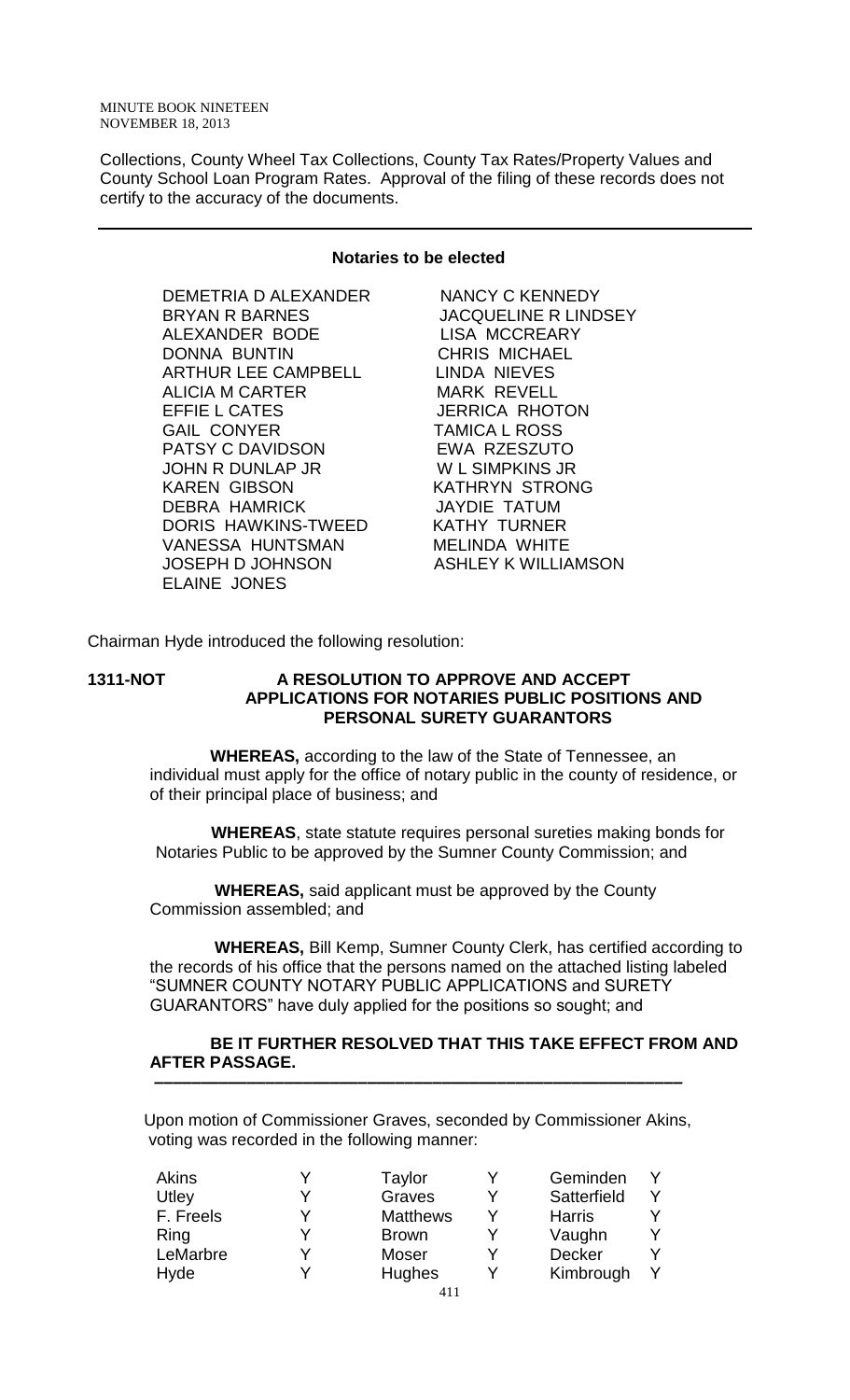| <b>1311-NOT</b>       | <b>Yes: 24</b> | <b>No: 0</b>        | Abs: 0                | 07:41 PM |
|-----------------------|----------------|---------------------|-----------------------|----------|
| Goode<br><b>Stone</b> | v              | Skidmore<br>Guthrie | P. Freels<br>Pospisil |          |

Chairman Hyde declared the election of Notaries Public by the body.

\_\_\_\_\_\_\_\_\_\_\_\_\_\_\_\_\_\_\_\_\_\_\_\_\_\_\_\_\_\_\_\_\_\_\_\_\_\_\_\_\_\_\_\_\_\_\_\_\_\_\_\_\_\_\_\_\_\_\_\_\_\_\_\_\_\_\_\_\_

# **COMMITTEE ON COMMITTEES**

Commissioner Taylor announced the expiring terms of the following: Board of Construction Appeals - Steve Coates, Henry Brown, Michael Barnes, Alternates Larry Brown and Ted Williams (1 year).

Upon motion of Commissioner Taylor, seconded by Commissioner Frank Freels, the Commission voted to re-appoint the above-named members to the Board of Construction Appeals, respective of their terms. Commissioners Vaughn and Harris abstained.

Commissioner Taylor brought forth the nomination of Shawn Fennell to be appointed to fulfill the term of the late Virginia Thigpen on the Health, Education and Housing Facilities Board, which expires September, 2015. Upon motion of Commissioner Taylor, seconded by Commissioner Akins, the Commission voted to approve the appointment of Mr. Fennell. Commissioner Taylor abstained from the vote.

Commissioner Taylor brought forth the County Executive's recommendation for reappointment of Steve Nelson to serve on the Sumner County Regional Airport Authority. Upon motion of Commissioner Taylor, seconded by Commissioner LeMarbre, the Commission voted unanimously to approve the reappointment of Mr. Nelson.

Commissioner Taylor brought forth the following recommendation: Edie Kirkpatrick to fulfill the term of Sarah McGlothlin who resigned her position on the Sumner County Agricultural Extension Committee. Upon motion of Commissioner Taylor, seconded by Commissioner Skidmore, the Commission voted unanimously to approve the appointment of Ms. Kirkpatrick to fulfill the term ending January 2014.

Commissioner Taylor brought forth the resignation of Ragan Hall on Solid Waste Board and recommendation of Larry Hinton to fulfill the term of Mr. Hall, which expires on May, 2018.

Upon motion of Commissioner Taylor, seconded by Comm. Geminden, the Commission voted unanimously to approve the appointment of Mr. Hinton to fulfill the term of Ragan Hall.

Commissioner Taylor brought forth the matters for consideration next month: The expiring terms of Jerry Stone and Archie P. McKinnis on the Emergency 911 Board.

# **HIGHWAY COMMISSION**

\_\_\_\_\_\_\_\_\_\_\_\_\_\_\_\_\_\_\_\_\_\_\_\_\_\_\_\_\_\_\_\_\_\_\_\_\_\_\_\_\_\_\_\_\_\_\_\_\_\_\_\_\_\_\_\_\_\_\_\_\_\_\_\_\_\_\_\_\_\_\_\_\_\_\_

Commissioner Graves introduced the following resolution and moved for approval. Commissioner Matthews seconded the motion.

#### **1311-02 A RESOLUTION APPROVING THE SUMNER COUNTY ENGINEERING CONSTRUCTION PROCEDURES FOR EXPEDITED APPROVAL**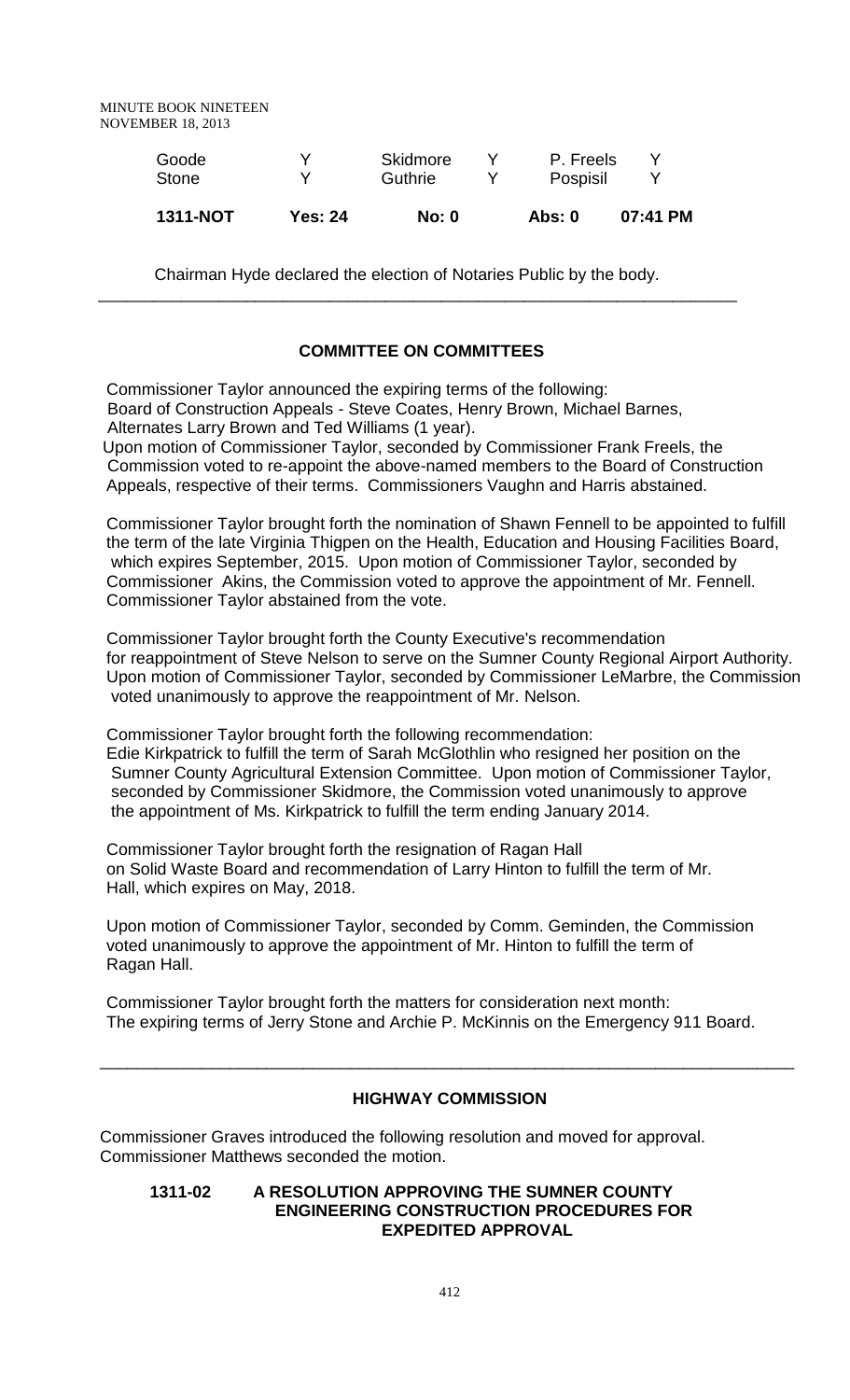**BE IT RESOLVED** by the Sumner County Board of County Commissioners meeting in regular session on this the 18<sup>th</sup> day of November 2013, that this body hereby approve the Sumner County Engineering Construction procedures for expedited approval as shown on the attachment herewith.

Chairman Hyde declared the resolution approved by the body upon unanimous voice vote of the body.

\_\_\_\_\_\_\_\_\_\_\_\_\_\_\_\_\_\_\_\_\_\_\_\_\_\_\_\_\_\_\_\_\_\_\_\_\_\_\_\_\_\_\_\_\_\_\_\_\_\_\_\_\_\_\_\_\_\_\_\_\_\_\_\_

\_\_\_\_\_\_\_\_\_\_\_\_\_\_\_\_\_\_\_\_\_\_\_\_\_\_\_\_\_\_\_\_\_\_\_\_\_\_\_\_\_\_\_\_\_\_\_\_\_\_\_\_\_\_\_\_\_\_\_\_\_\_\_\_

# **EDUCATION COMMITTEE**

Commissioner Decker stated that items considered by the Education Committee were under the Consent Agenda.

**\_\_\_\_\_\_\_\_\_\_\_\_\_\_\_\_\_\_\_\_\_\_\_\_\_\_\_\_\_\_\_\_\_\_\_\_\_\_\_\_\_\_\_\_\_\_\_\_\_\_\_\_\_\_\_\_\_\_\_\_\_\_\_\_\_\_\_\_\_**

### **GENERAL OPERATIONS COMMITTEE**

There was no report from the General Operations Committee.

### **EMERGENCY SERVICES COMMITTEE**

**\_\_\_\_\_\_\_\_\_\_\_\_\_\_\_\_\_\_\_\_\_\_\_\_\_\_\_\_\_\_\_\_\_\_\_\_\_\_\_\_\_\_\_\_\_\_\_\_\_\_\_\_\_\_\_\_\_\_\_\_\_\_\_\_\_\_\_\_\_**

Commissioner Vaughn stated that the Emergency Services Committee considered resolutions under the Budget Committee report.

**\_\_\_\_\_\_\_\_\_\_\_\_\_\_\_\_\_\_\_\_\_\_\_\_\_\_\_\_\_\_\_\_\_\_\_\_\_\_\_\_\_\_\_\_\_\_\_\_\_\_\_\_\_\_\_\_\_\_\_\_\_\_\_\_\_\_\_\_\_**

#### **PUBLIC SERVICES COMMITTEE**

Commissioner Matthews stated that the Public Services Committee passed the resolution on the waterlines.

#### **LEGISLATIVE COMMITTEE**

**\_\_\_\_\_\_\_\_\_\_\_\_\_\_\_\_\_\_\_\_\_\_\_\_\_\_\_\_\_\_\_\_\_\_\_\_\_\_\_\_\_\_\_\_\_\_\_\_\_\_\_\_\_\_\_\_\_\_\_\_\_\_\_\_\_\_\_\_\_**

Commissioner Pospisil introduced the following resolution and moved for approval. Commissioner Frank Freels seconded the motion.

### **1311-03 A RESOLUTION TO PARTICIPATE IN THE HIGHWAY EXCHANGE NEW ADDITION PROJECT**

**BE IT RESOLVED** by the Sumner County Board of County Commissioners meeting in regular session on this the  $18<sup>th</sup>$  day of November 2013, that this body hereby agrees to participate in the Highway Exchange New Addition Project, as shown on the attachment herewith.

\_\_\_\_\_\_\_\_\_\_\_\_\_\_\_\_\_\_\_\_\_\_\_\_\_\_\_\_\_\_\_\_\_\_\_\_\_\_\_\_\_\_\_\_\_\_\_\_\_\_\_\_\_\_\_\_\_\_\_\_\_\_\_\_

The electronic vote was recorded in the following manner:

| Akins        |   | Taylor          |   | Geminden      |   |
|--------------|---|-----------------|---|---------------|---|
| Utley        | V | Graves          | Y | Satterfield   | v |
| F. Freels    | V | <b>Matthews</b> |   | <b>Harris</b> | Y |
| Ring         |   | <b>Brown</b>    |   | Vaughn        |   |
| LeMarbre     | v | Moser           |   | Decker        | Y |
| Hyde         | v | <b>Hughes</b>   | Y | Kimbrough     | Y |
| Goode        |   | Skidmore        |   | P. Freels     | Y |
| <b>Stone</b> |   | Guthrie         |   | Pospisil      |   |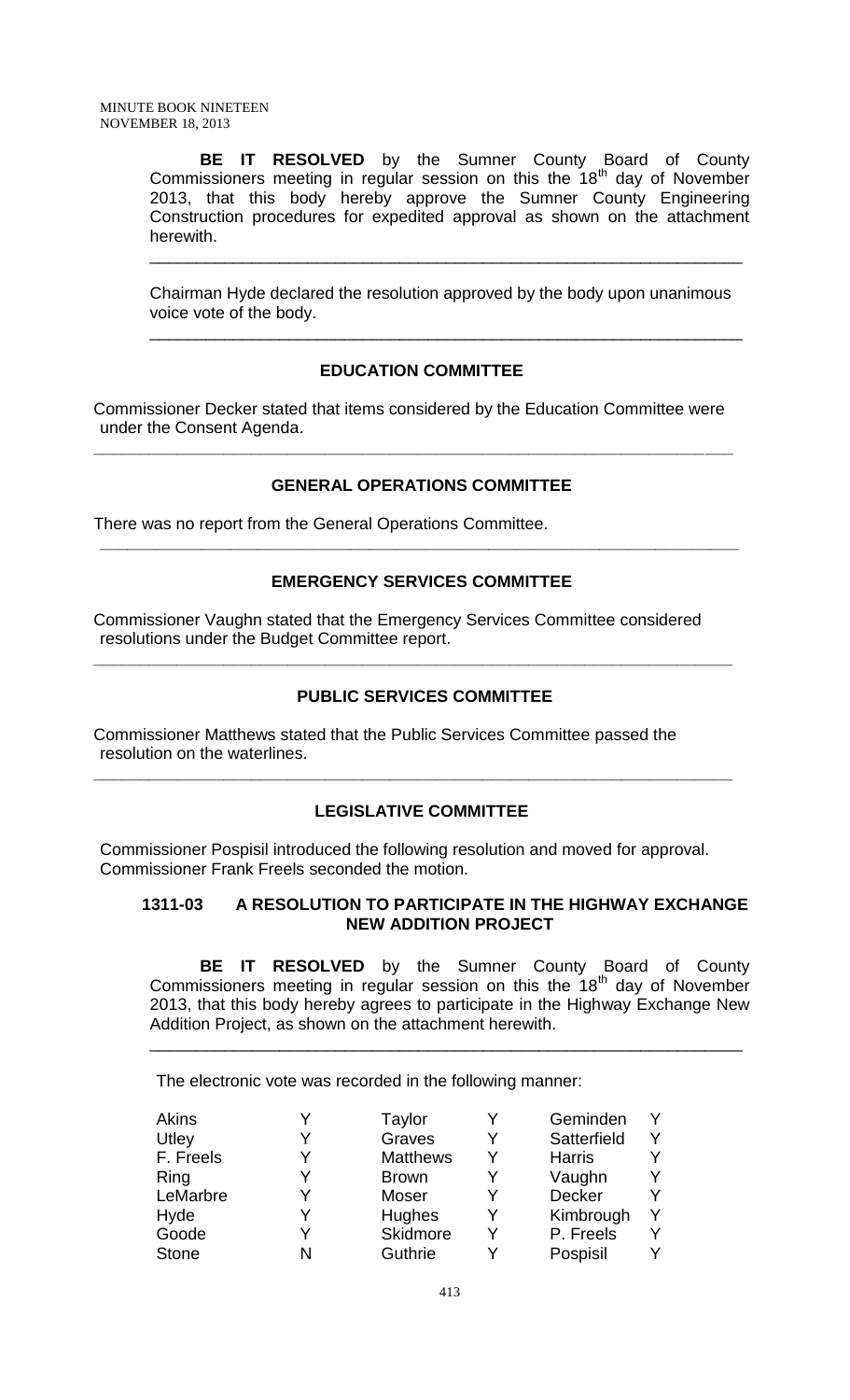### **1311-03 Yes: 23 No: 1 Abs: 0 07:47 PM**

\_\_\_\_\_\_\_\_\_\_\_\_\_\_\_\_\_\_\_\_\_\_\_\_\_\_\_\_\_\_\_\_\_\_\_\_\_\_\_\_\_\_\_\_\_\_\_\_\_\_\_\_\_\_\_\_\_

Chairman Hyde declared the resolution approved by the body.

Commissioner Pospisil introduced the following resolution and moved for approval. Commissioner Matthews seconded the motion.

#### **1311-04 A RESOLUTION AUTHORIZING APPLICATION FOR THE MULTI-MODAL ACCESS FUND GRANT FROM TDOT FOR THE OCANA PARK AND RIDE PROJECT; OBLIGATING TO FUND A MATCHING FIVE PERCENT (5%) CASH CONTRIBUTION FROM THE GENERAL FUND FOR GRANT FUNDS RECEIVED AND COMMITTING TO FUTURE MAINTENANCE RESPONSIBILITY**

**BE IT RESOLVED** by the Sumner County Board of Commissioners meeting in regular session on this 18<sup>th</sup> day of November, 2013, that this body hereby authorize application for the Multi-Modal Access fund grant from TDOT for the Ocana Park and ride Project and thereby obligating to fund a matching five percent (5%) from the General Fund for grant funds received and committing to future maintenance responsibility, as shown on the attachment herewith.

\_\_\_\_\_\_\_\_\_\_\_\_\_\_\_\_\_\_\_\_\_\_\_\_\_\_\_\_\_\_\_\_\_\_\_\_\_\_\_\_\_\_\_\_\_\_\_\_\_\_\_\_\_\_\_\_\_\_\_\_\_\_\_\_

The electronic vote was recorded in the following manner:

| Akins        |                | Taylor          | Y | Geminden                  | Y |
|--------------|----------------|-----------------|---|---------------------------|---|
| Utley        | Y              | Graves          | Y | Satterfield               | N |
| F. Freels    | Y              | <b>Matthews</b> | Y | <b>Harris</b>             | Y |
| Ring         |                | <b>Brown</b>    | Y | Vaughn                    | Y |
| LeMarbre     | Y              | Moser           | Y | Decker                    | Y |
| Hyde         | Y              | Hughes          | N | Kimbrough                 | N |
| Goode        | N              | Skidmore        | Y | P. Freels                 | Y |
| <b>Stone</b> |                | Guthrie         | Y | Pospisil                  | Y |
| 1311-04      | <b>Yes: 20</b> | <b>No: 4</b>    |   | 07:48 PM<br><b>Abs: 0</b> |   |

Chairman Hyde declared the resolution approved by the body.

# **RULES AND PROCEDURES**

**\_\_\_\_\_\_\_\_\_\_\_\_\_\_\_\_\_\_\_\_\_\_\_\_\_\_\_\_\_\_\_\_\_\_\_\_\_\_\_\_\_\_\_\_\_\_\_\_\_\_\_\_\_\_\_\_\_\_\_\_\_\_\_\_\_\_\_\_**

There was no report from the Rules and Procedures Committee.

### **FINANCIAL MANAGEMENT COMMITTEE**

**\_\_\_\_\_\_\_\_\_\_\_\_\_\_\_\_\_\_\_\_\_\_\_\_\_\_\_\_\_\_\_\_\_\_\_\_\_\_\_\_\_\_\_\_\_\_\_\_\_\_\_\_\_\_\_\_\_\_\_\_\_\_\_\_\_\_\_\_\_**

Commissioner Frank Freels stated the Financial Management Committee is moving quickly on the 2012 Financial Management Act.

### **BUDGET COMMITTEE**

Commissioner Stone introduced the following resolution and moved for approval. Commissioner Taylor seconded the motion.

### **1311-06 A RESOLUTION TO RE-ALLOCATE THE \$300,000.00 PREVIOUSLY APPROPRIATED TO GRANT MATCHING AND \$6,497.00 PREVIOUSLY**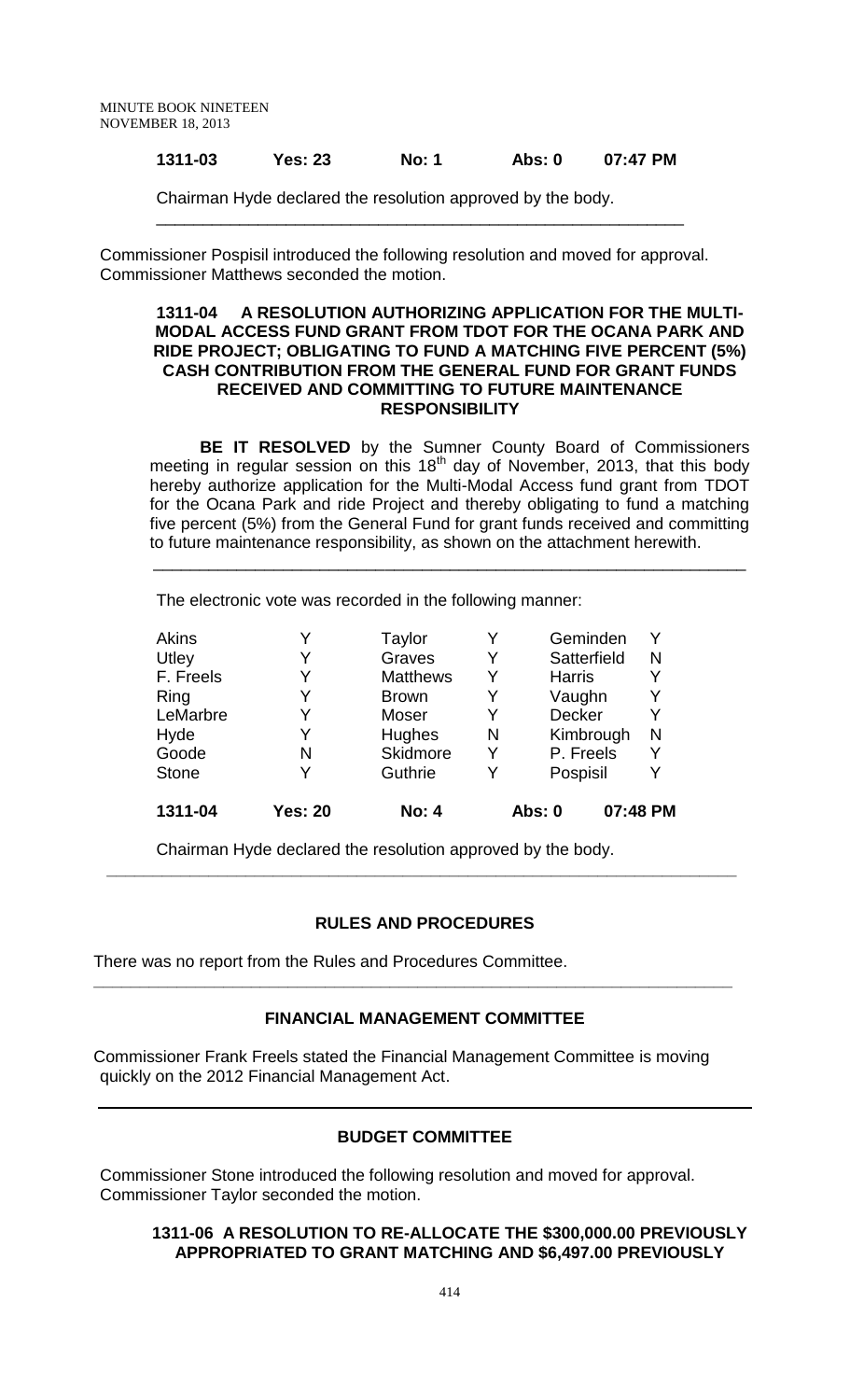#### **APPROPRIATED TO J. S. ROAD TO WATERLINES FOR SWITCHBOARD ROAD AND CLAYPOOL ROAD IN THE GENERAL CAPITAL PROJECT FUND**

**BE IT RESOLVED** by the Sumner County Board of County Commissioners meeting in regular session on this the  $18<sup>th</sup>$  day of November, 2013, that this body does hereby re-allocate \$306,497.00 for waterlines for Switchboard Road and Claypool Road, as shown on the attachment herewith.

 County Executive Anthony Holt explained the factors that affect the possibility of obtaining CDBG grants for waterlines.

Commissioner Satterfield moved, seconded by Commissioner Kimbrough, to reduce the total appropriated amount by \$27,550.00, listed as Other Project Costs on the estimated cost summary.

The electronic vote was recorded in the following manner:

| Y<br>N |
|--------|
|        |
|        |
|        |
| N      |
| N      |
| N      |
| Y      |
| N      |
|        |

Chairman Hyde declared the amendment failed to be approved by the body.

Commissioner Hughes moved, seconded by Commissioner Ring, to refer the matter back to the Budget Committee to get a bid on the project.

 $\overline{\phantom{a}}$  , and the contribution of the contribution of the contribution of the contribution of the contribution of the contribution of the contribution of the contribution of the contribution of the contribution of the

The electronic vote was recorded in the following manner:

| 1311-06.2-REFER |   | Yes: 7          | <b>No: 17</b> | <b>Abs: 0</b> |   | 08:12 PM |
|-----------------|---|-----------------|---------------|---------------|---|----------|
| <b>Stone</b>    | N | Guthrie         | N             | Pospisil      | N |          |
| Goode           | Y | Skidmore        | N             | P. Freels     | N |          |
| Hyde            | N | <b>Hughes</b>   | Y             | Kimbrough     | Y |          |
| LeMarbre        | Y | Moser           | N             | <b>Decker</b> | Y |          |
| Ring            | Y | <b>Brown</b>    | Y             | Vaughn        | N |          |
| F. Freels       | N | <b>Matthews</b> | N             | <b>Harris</b> | N |          |
| Utley           | N | Graves          | N             | Satterfield   | N |          |
| <b>Akins</b>    | Ν | Taylor          | N             | Geminden      | N |          |

Chairman Hyde declared the motion to refer failed to be approved by the body.

The electronic vote on the main motion was recorded in the following manner:

\_\_\_\_\_\_\_\_\_\_\_\_\_\_\_\_\_\_\_\_\_\_\_\_\_\_\_\_\_\_\_\_\_\_\_\_\_\_\_\_\_\_\_\_\_\_\_\_\_\_\_\_\_\_\_\_\_

| Akins     | Taylor          | Geminden      |  |
|-----------|-----------------|---------------|--|
| Utley     | Graves          | Satterfield   |  |
| F. Freels | <b>Matthews</b> | <b>Harris</b> |  |
| Ring      | <b>Brown</b>    | Vaughn        |  |
| LeMarbre  | Moser           | <b>Decker</b> |  |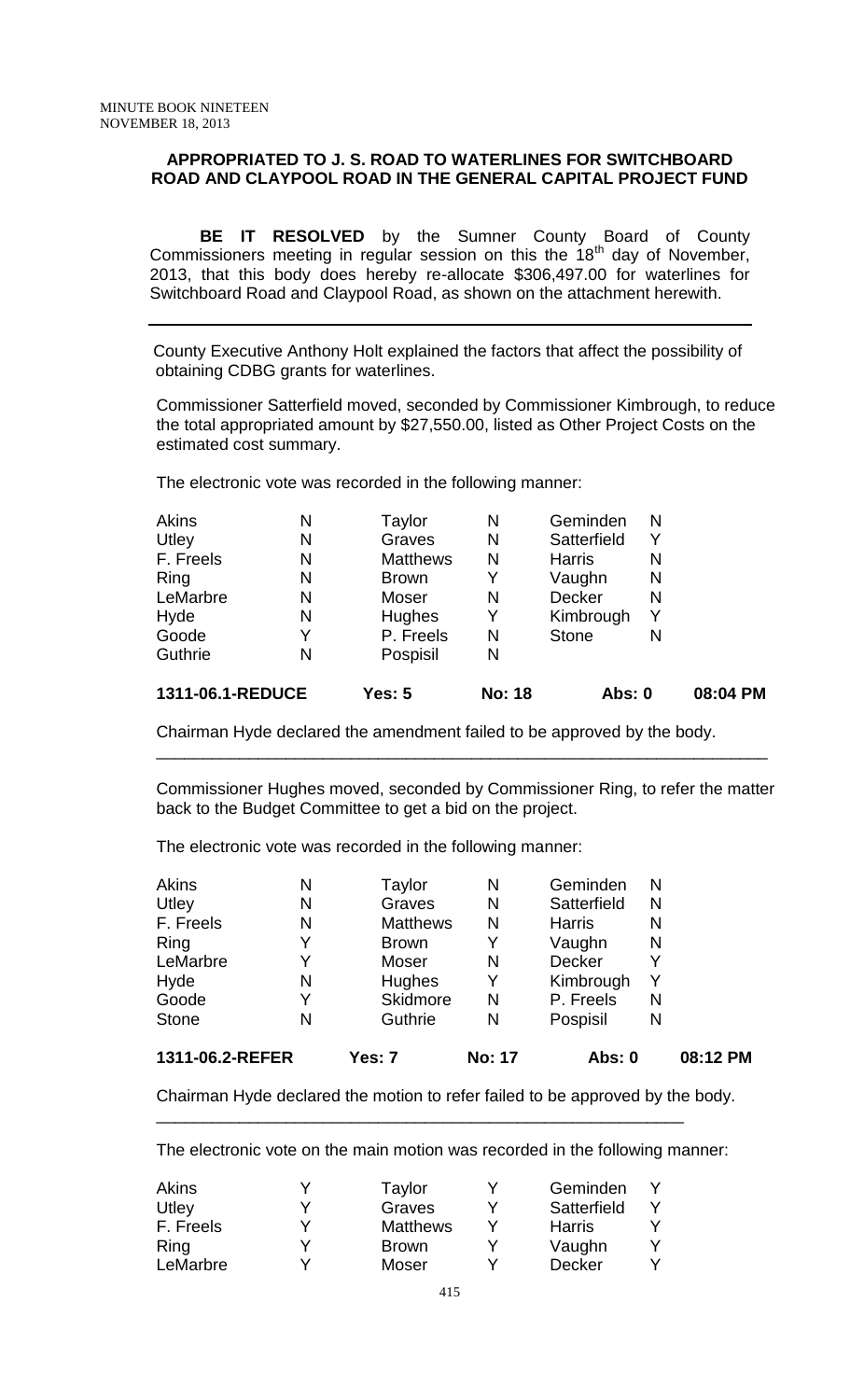MINUTE BOOK NINETEEN NOVEMBER 18, 2013

| 1311-06 | <b>Yes: 21</b> | No: 3           |   | <b>Abs: 0</b> |           | 08:13 PM |
|---------|----------------|-----------------|---|---------------|-----------|----------|
| Stone   |                | Guthrie         |   | Pospisil      |           |          |
| Goode   | N              | <b>Skidmore</b> |   | P. Freels     |           |          |
| Hyde    |                | Hughes          | N |               | Kimbrough | N        |

\_\_\_\_\_\_\_\_\_\_\_\_\_\_\_\_\_\_\_\_\_\_\_\_\_\_\_\_\_\_\_\_\_\_\_\_\_\_\_\_\_\_\_\_\_\_\_\_\_\_\_\_\_\_\_\_\_

Chairman Hyde declared the resolution approved by the body.

Commissioner Stone introduced the following resolution and moved for approval. Commissioner Moser seconded the motion.

#### **1311-07 A RESOLUTION APPROPRIATING UP TO \$120,000.00 FROM COUNTY GENERAL FUND BALANCE TO THE DOUGLASS-CLARK HOUSE RENOVATION PROJECT FUND**

**BE IT RESOLVED** by the Sumner County Board of County Commissioners meeting in regular session on this the  $18<sup>th</sup>$  day of November, 2013, that this body does hereby appropriate up to \$120,000.00 from the County General Fund balance to the Douglass-Clark House renovation project fund as shown on the attachment herewith.

\_\_\_\_\_\_\_\_\_\_\_\_\_\_\_\_\_\_\_\_\_\_\_\_\_\_\_\_\_\_\_\_\_\_\_\_\_\_\_\_\_\_\_\_\_\_\_\_\_\_\_\_\_\_\_\_\_\_\_\_\_\_\_\_

The electronic vote was recorded in the following manner:

| <b>Akins</b> |                | Taylor          | Α | Geminden      | Y        |
|--------------|----------------|-----------------|---|---------------|----------|
| Utley        | Y              | Graves          | Y | Satterfield   | A        |
| F. Freels    | Y              | <b>Matthews</b> | Y | <b>Harris</b> | Y        |
| Ring         |                | <b>Brown</b>    | Y | Vaughn        | Y        |
| LeMarbre     | Y              | Moser           | Y | Decker        | Y        |
| Hyde         | Y              | <b>Hughes</b>   | N | Kimbrough     | Y        |
| Goode        | Y              | Skidmore        | Y | P. Freels     | Y        |
| <b>Stone</b> |                | Guthrie         | Y | Pospisil      | Y        |
| 1311-07      | <b>Yes: 21</b> | <b>No: 1</b>    |   | <b>Abs: 2</b> | 08:14 PM |

Chairman Hyde declared the resolution approved by the body.

Commissioner Stone introduced the following resolution and moved for approval. Commissioner Vaughn seconded the motion.

\_\_\_\_\_\_\_\_\_\_\_\_\_\_\_\_\_\_\_\_\_\_\_\_\_\_\_\_\_\_\_\_\_\_\_\_\_\_\_\_\_\_\_\_\_\_\_\_\_\_\_\_\_\_\_\_\_

#### **1311-08 A RESOLUTION APPROPRIATING UP TO \$106,000.00 FROM COUNTY GENERAL FUND RESERVE TO THE EMERGENCY MEDICAL SERVICES BUDGET FOR ALLOWING SIX PART-TIME POSITIONS TO BE MADE FULL-TIME**

**BE IT RESOLVED** by the Sumner County Board of County Commissioners meeting in regular session on this the  $18<sup>th</sup>$  day of November, 2013, that this body does hereby appropriate up to \$106,000.00 from the County General Fund reserve to the Emergency Medical Services Budget for allowing six part-time positions to be made full-time.

\_\_\_\_\_\_\_\_\_\_\_\_\_\_\_\_\_\_\_\_\_\_\_\_\_\_\_\_\_\_\_\_\_\_\_\_\_\_\_\_\_\_\_\_\_\_\_\_\_\_\_\_\_\_\_\_\_\_\_\_\_\_\_\_

The electronic vote was recorded in the following manner:

| <b>Akins</b> | Taylor | Geminden    |  |
|--------------|--------|-------------|--|
| Utley        | Graves | Satterfield |  |